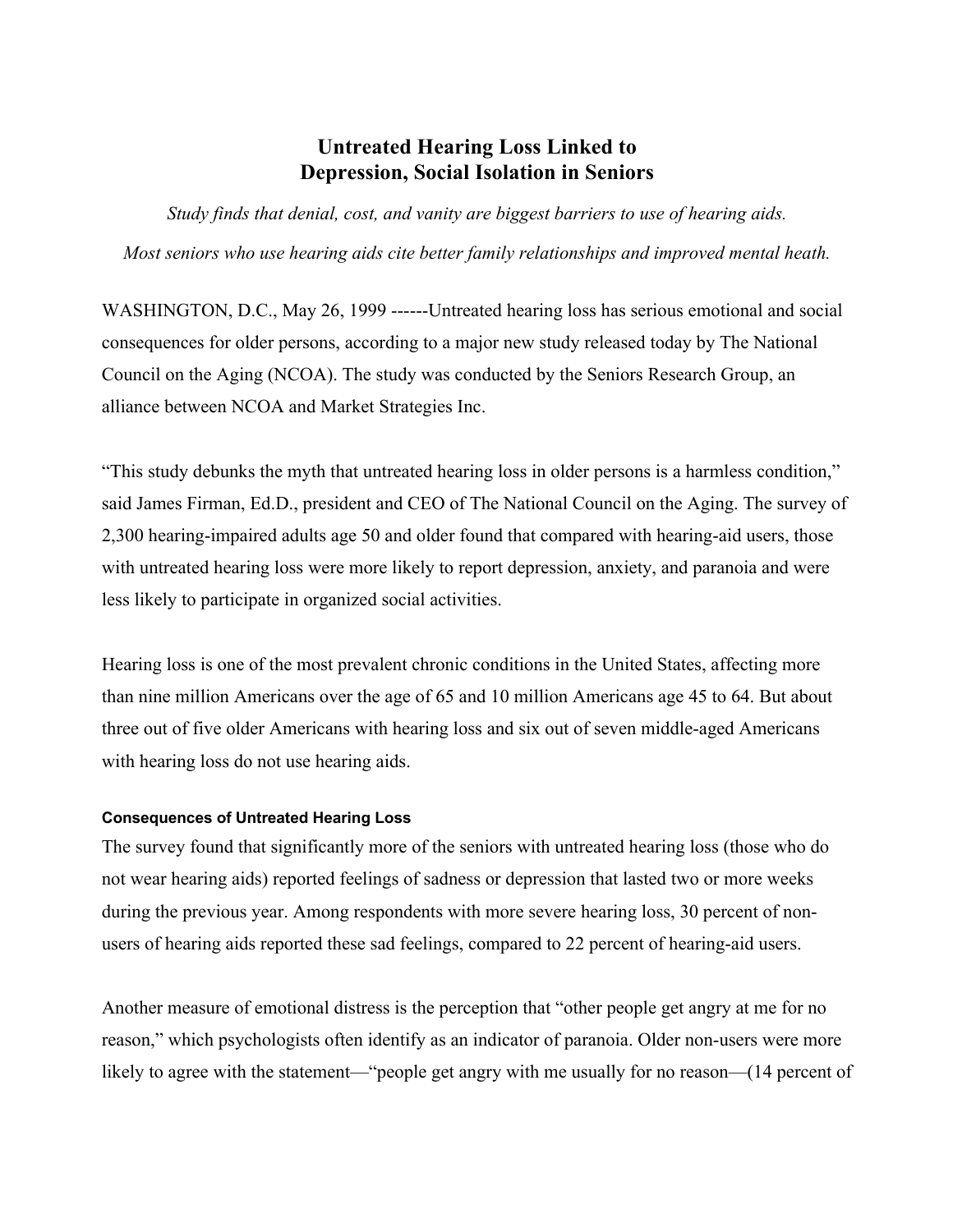users vs. 23 percent of non-users). Among those with more severe hearing loss, the difference was even greater—14 percent for users vs. 36 percent for non-users.

Because social isolation is a serious problem for some older people, the study also examined social behavior and found that people who don't use hearing aids are considerably less likely to participate in social activities. Among respondents with more severe hearing loss, 42 percent of hearing-aid users participate regularly in social activities, compared to just 32 percent of non-users.

Carolyn Holmes, Ph.D. of the Seniors Research Group said, "This survey is groundbreaking not only because of the large size of the sample but also because it includes 2,090 close family members or friends of the hearing-impaired respondents who were asked a parallel set of questions."

## **Benefits of Treatment**

Hearing aid users reported significant improvements in many areas of their lives, ranging from their relationships at home and sense of independence to their social life and their sex life. In virtually every dimension measured, the families of hearing-aid users also noted the improvements but were even more likely than the users to report improvements. (See chart below.)

| Improvement                            | % of Hearing Aid<br><b>Users Reporting</b><br>Improvement | % of Family<br>Reporting<br>Improvement |
|----------------------------------------|-----------------------------------------------------------|-----------------------------------------|
|                                        |                                                           |                                         |
| Feelings about self                    | 50                                                        | 60                                      |
| Life overall                           | 48                                                        | 62                                      |
| Relations with children, grandchildren | 40                                                        | 52                                      |
| Mental health                          | 36                                                        | 39                                      |
| Self-confidence                        | 39                                                        | 46                                      |
| Sense of safety                        | 34                                                        | 37                                      |
| Social life                            | 34                                                        | 41                                      |
| Relations at work                      | 26                                                        | 43                                      |
| Sex life                               | 8                                                         | NA                                      |

## **Barriers to Hearing Aid Use**

Why are there so many older people with hearing impairment who do not use hearing aids? More than two-thirds of the older, non-user respondents said "my hearing is not bad enough," or "I can